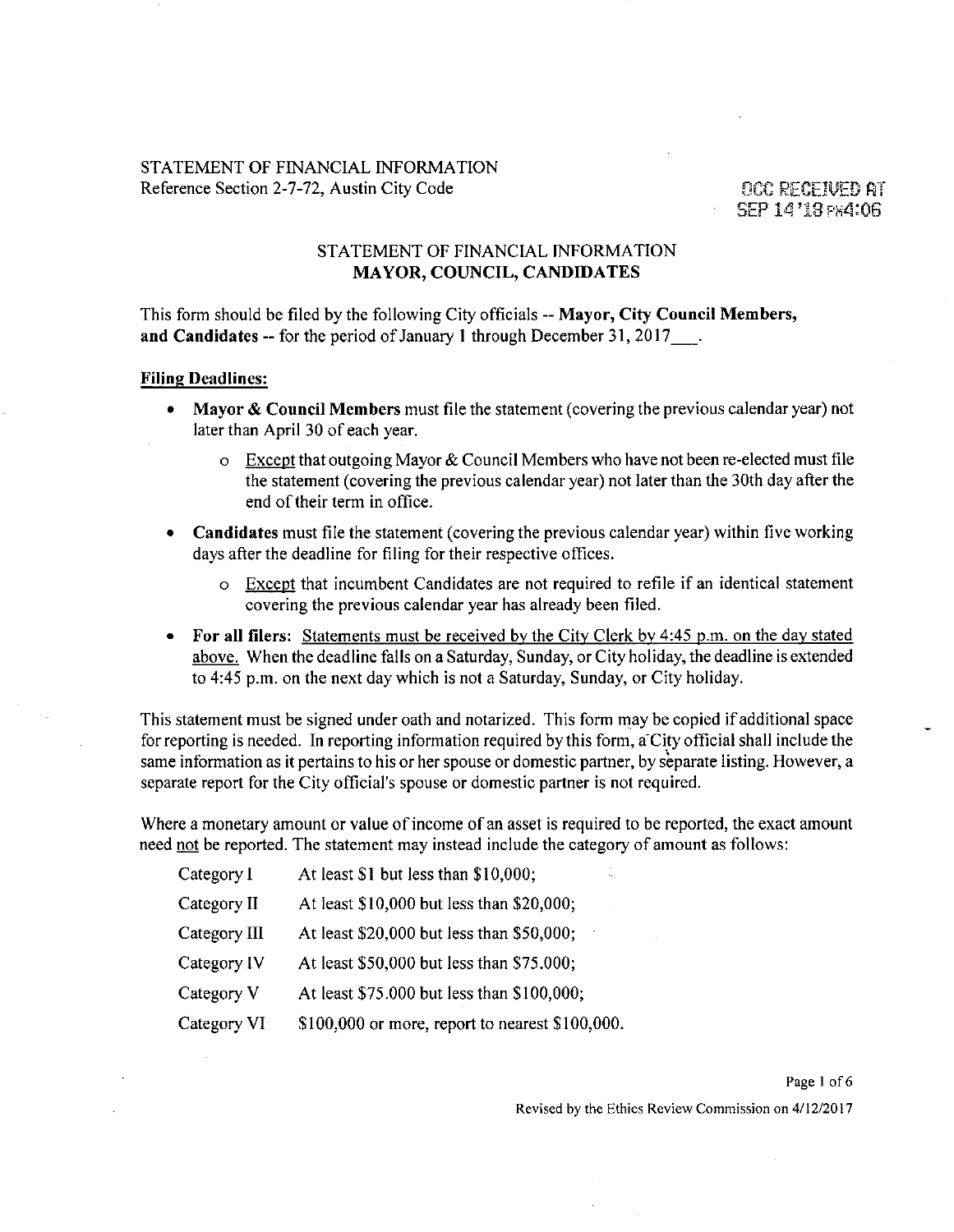| Name of City official: Paige Ellis       |  |
|------------------------------------------|--|
| Address: PO Box 160233, Austin, TX 78716 |  |
| Occupation: Marketing/Public Involvement |  |
| Spouse or domestic partner's name:       |  |
|                                          |  |
| Occupation:                              |  |

# *The person completing this form must provide the information requested below for themselves and their spouse/domestic partner.*

1. List all sources of occupational income which exceeded 10% of your gross income or \$5,000 in salary, bonuses, commissions or professional fees; or \$20,000 in payment for goods, products or non-professional services per source.

| Name of employer or   Business address |                                                    | Nature of occupation   Category of amount |              |
|----------------------------------------|----------------------------------------------------|-------------------------------------------|--------------|
| source of income                       |                                                    | or business                               |              |
|                                        | aci consulting 1001 mopac Cir. Marrenna            |                                           | Category III |
|                                        | a division of I Austin TX 78746 Public Involvement |                                           |              |
| ALI EINOUP, LLC                        |                                                    |                                           |              |

If you are a self-employed solo practitioner or if you had at least 5% interest in a partnership, professional corporation or other entity through which you do business, list the names and addresses of clients or customers from whom you or this partnership, professional corporation, or entity received 10% or more of gross income or \$5,000 in salary, bonuses, commissions or professional fees; or \$20,000 in payment for goods, products or non-professional services during the reporting period.

| Name of client or customer | <b>Address</b> |
|----------------------------|----------------|
|                            |                |
|                            |                |
|                            |                |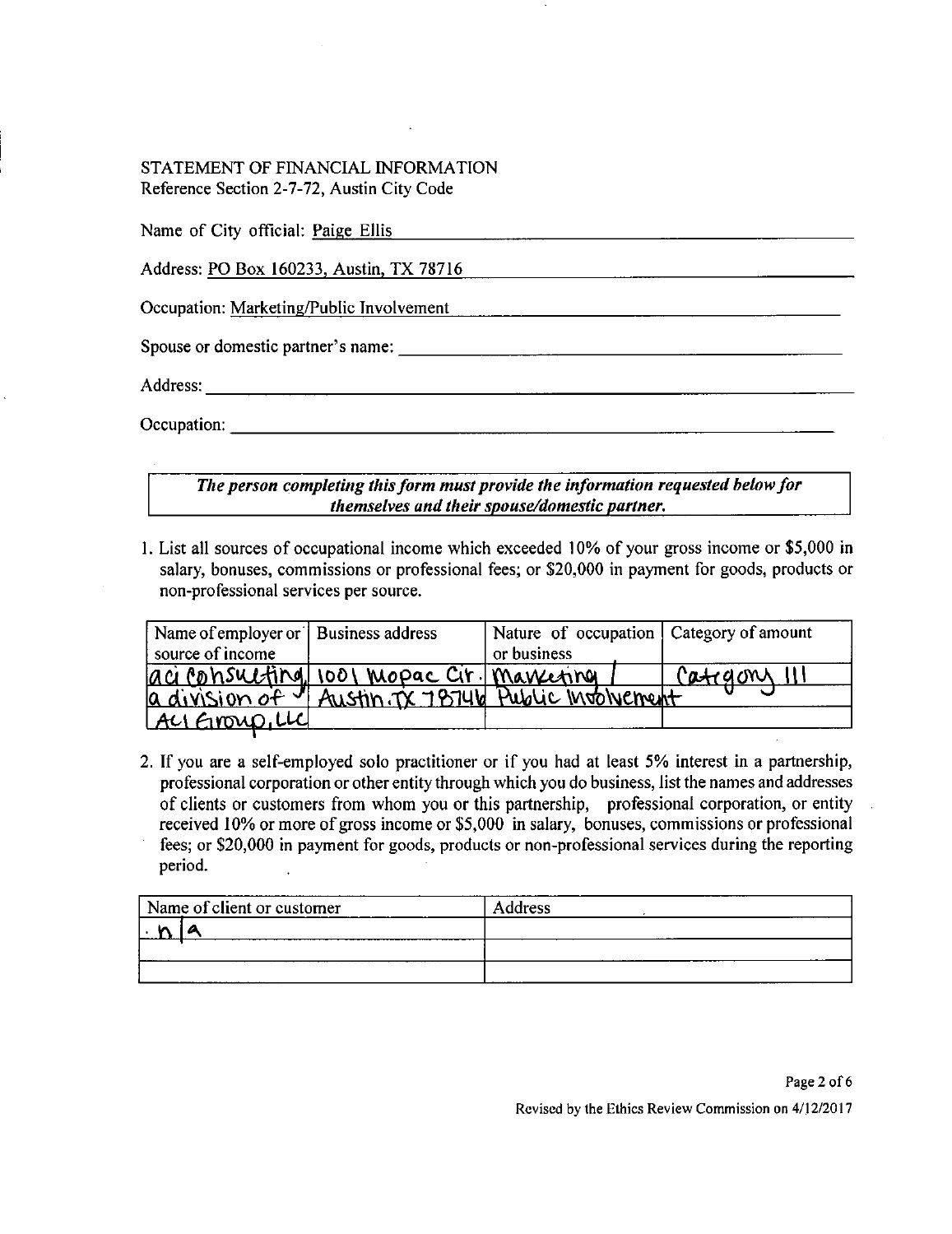3. List all sources of income which exceeded either \$5,000 or were in excess of 10% of your gross income received from interest, dividends, royalties, rents, trust disbursements or other non-occupational sources.

| Name of source | Nature of income | Category of amount |
|----------------|------------------|--------------------|
|                |                  |                    |
|                |                  |                    |
|                |                  |                    |

Identify any source (person, business entity or other organization) of a gift of any money or other thing of value exceeding \$ 100, or identify any source who gave you a series of gifts the total value of which exceeds \$100. You need not report campaign contributions which are reported as required by other law and you need not report gifts received from the following relatives: Spouse, Children, Children-in-Law, Parents, Parents-in-Law, Grandchildren, Grandchildren-in-Law, Grandparents, Grandparents-in-Law, Brothers, Brothers-in-Law, Sisters, Sisters-in-Law, Uncles, Uncles-in-Law, Aunts, Aunts-in-Law, Nephews, Nephews-in-Law, Nieces, Nieces-in-Law, First Cousins, First Cousins-in-Law

| Name of source of gift | Category amount |
|------------------------|-----------------|
|                        |                 |
|                        |                 |
|                        |                 |

5. List the names of any corporation, partnership, limited partnership, or other entity in which you held, owned, acquired, or sold stock, or any other equity ownership having a value exceeding \$5,000 or equivalent to 5% or more of the stock or equity in the entity, at any time during the reporting period.

| Name of company or entity: |  | . | _____________ |
|----------------------------|--|---|---------------|
|                            |  |   |               |
|                            |  |   |               |
|                            |  |   |               |

6. List and describe all bonds, notes and other commercial paper which you held, owned, acquired or sold, at any time during the reporting period if the combined face value of the bonds, notes and commercial paper exceeded \$5,000.

| Description of commercial paper | Category of amount |
|---------------------------------|--------------------|
|                                 |                    |
|                                 |                    |
|                                 |                    |

Page 3 of 6

Revised by the Ethics Review Commission on 4/12/2017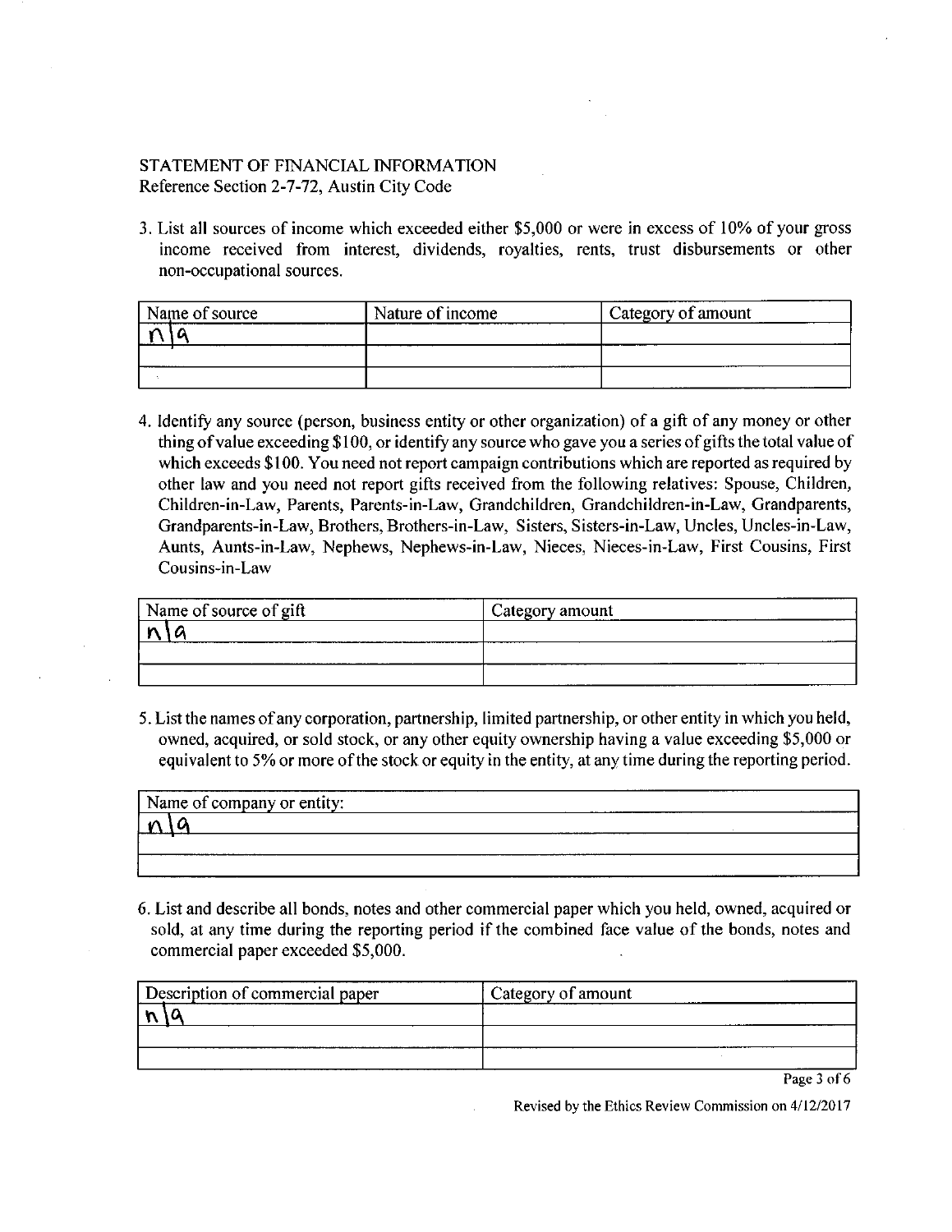7. List all other income or revenue in excess of \$5,000 per source.

| Name of source | ---<br>Category of amount |
|----------------|---------------------------|
|                | ----                      |
|                |                           |
|                |                           |

8. List and describe all real property in which you hold any legal or beneficial interest, including real property for which you have entered into a contract for sale. The description should be sufficient to locate the property, and include the street address if any, and the present use of the property.

| Street address of property | Description of property | Present use of property |
|----------------------------|-------------------------|-------------------------|
|                            |                         |                         |
|                            |                         |                         |
|                            |                         |                         |

9. List and describe all real property held, owned, acquired or sold, or under a contract for sale, by a corporation, partnership, limited partnership, professional corporation, or other entity in which you own or control at least a 5% interest. The description should be sufficient to locate the property and include a street address, if any, and the present use of the property.

| Street address of property | Description of property | Present use of property |
|----------------------------|-------------------------|-------------------------|
|                            |                         |                         |
|                            |                         |                         |
|                            |                         |                         |

10. List all loans and extensions of credit in excess of \$5,000 on which you are the lender or creditor, including the name of the debtor and the rate of interest, if any.

| Name of obligee | Rate of interest, if any | Category of amount |
|-----------------|--------------------------|--------------------|
|                 |                          |                    |
|                 |                          |                    |
|                 |                          |                    |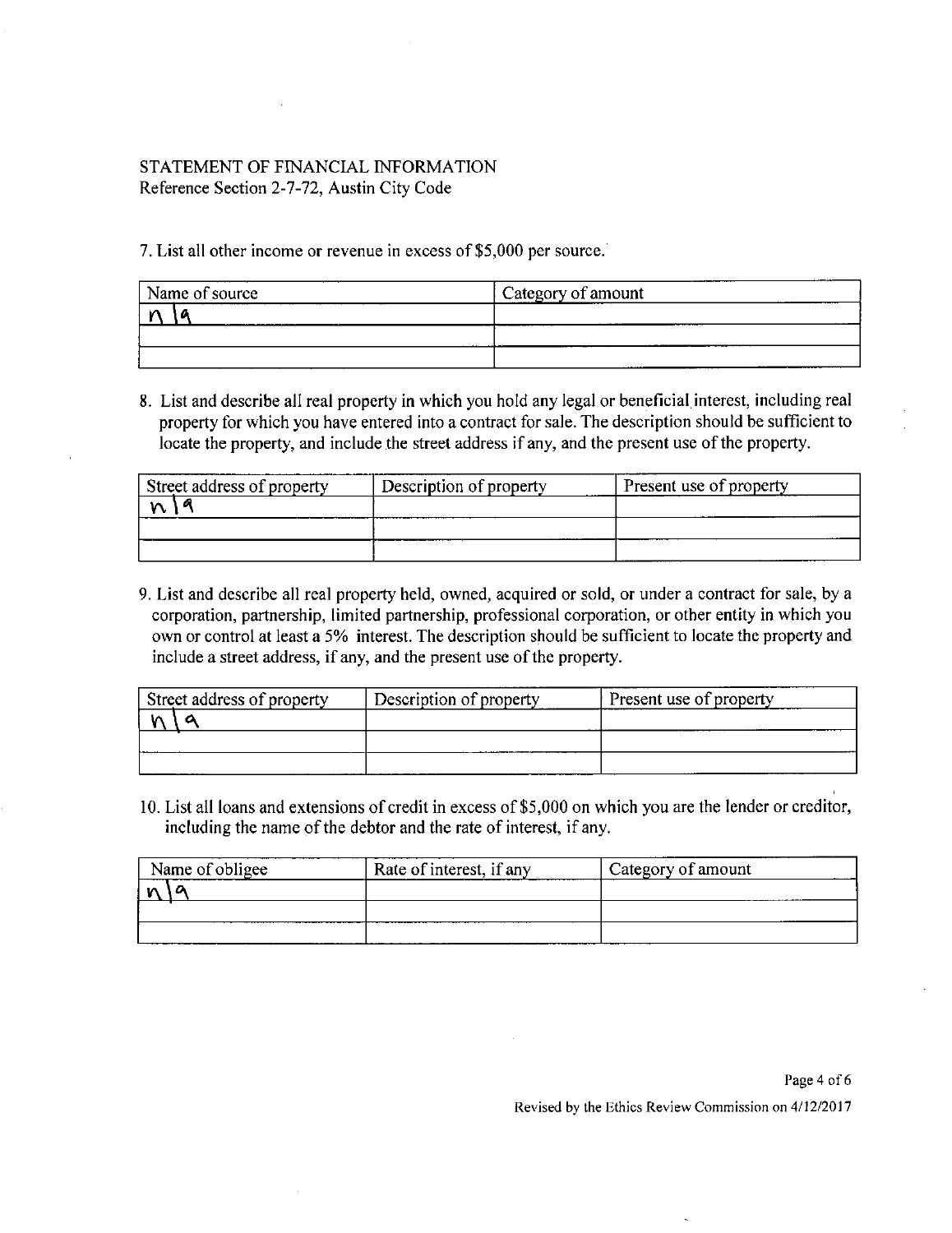11. List all loans or transactions in excess of \$5,000 on which you are a guarantor or co-signer, including the names of the borrower and lender.

| Name of obligee/lender |  | Rate of interest, if any | <sup>1</sup> Category of amount |  |
|------------------------|--|--------------------------|---------------------------------|--|
|                        |  |                          |                                 |  |
|                        |  |                          |                                 |  |
|                        |  |                          |                                 |  |

12. List all loans, debts, and other financial liabilities you have which are in excess of \$5,000 which are presently outstanding or which existed at any time during the reporting period.

| Name of                 |  | Rate of interest, if any   Category of amount | Date obligation was |
|-------------------------|--|-----------------------------------------------|---------------------|
| lender/creditor/obligee |  |                                               | incurred            |
|                         |  |                                               |                     |
|                         |  |                                               |                     |
|                         |  |                                               |                     |

List all loans, debts, and other financial liabilities in excess of \$5,000 of any corporafion, partnership, limited partnership, professional corporation or other entity in which you own or control at least a 5% interest, which are presently outstanding or which existed at any time during the reporting period.

| Name of                 | Rate of interest, if any   Category of amount | Date obligation was |
|-------------------------|-----------------------------------------------|---------------------|
| lender/creditor/obligee |                                               | incurred            |
|                         |                                               |                     |
|                         |                                               |                     |
|                         |                                               |                     |

13. List all boards of directors of which you are a member and the offices or executive positions which you hold in corporations, partnerships, limited partnerships, professional corporations, or other entities, including non-business entities. (Do not include positions on corporations or other entities owned by the City of Austin or created by the City Council.)

| Mame of organization | Position held |  |
|----------------------|---------------|--|
|                      |               |  |
|                      |               |  |
|                      | __________    |  |